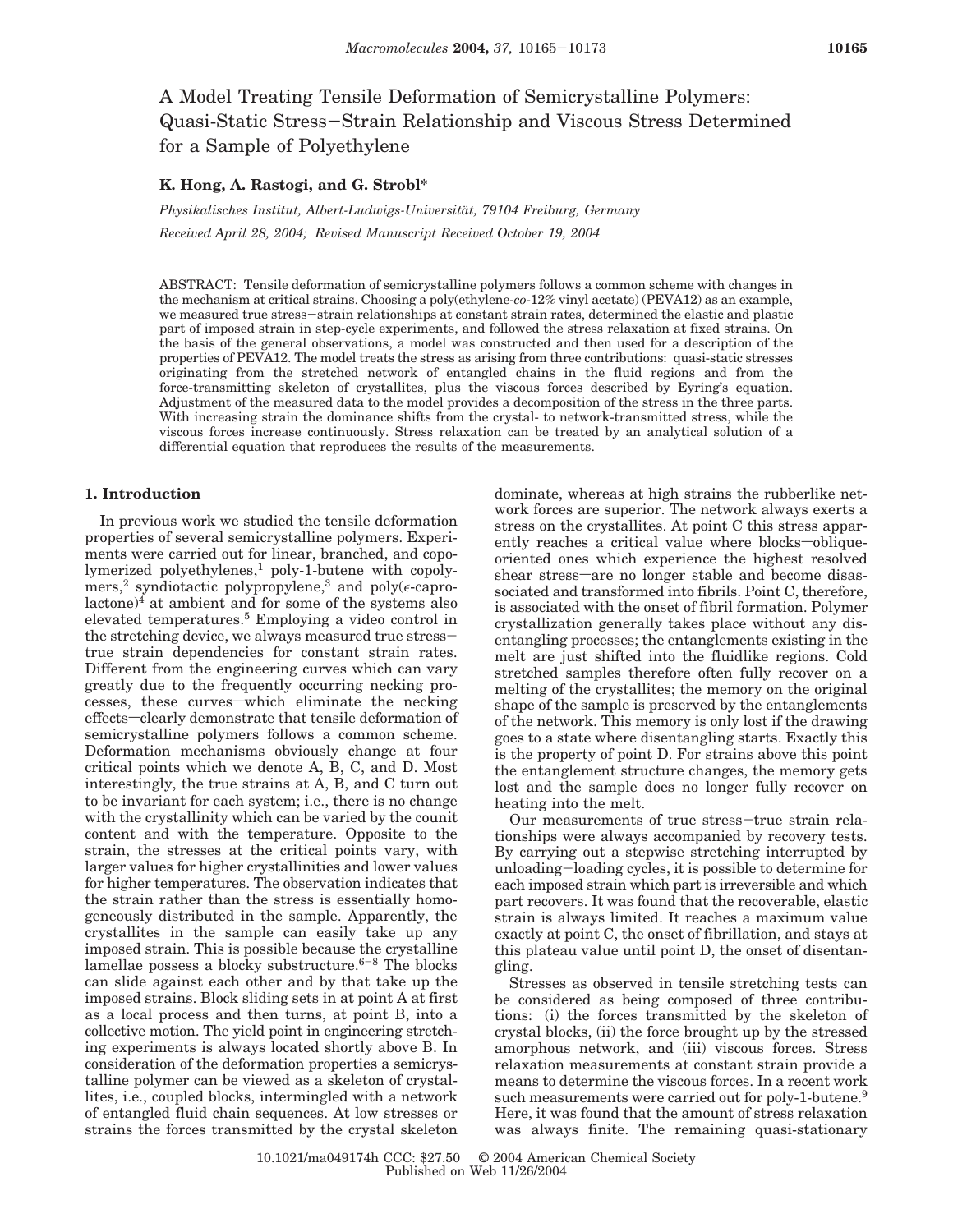stress can then be associated with the stress kept up by the crystal skeleton together with the network.

On the basis of the experimental observations, we now endeavored to construct a model. A model description should provide a decomposition of the measured stress into the contributions of the crystal skeleton, the amorphous network, and the viscosity; it should include a splitting of the total strain in an elastic and plastic part, should be able to describe the kinetics of stress relaxation at fixed strains, and should deal correctly with the effect of strain rate. This task should be accomplished with a minimum number of parameters. Physical knowledge is to be used as far as possible; however, a model of a complex process like the tensile drawing of a semicrystalline polymer will always also include empirical features. In the following we present such a model. It will be introduced with an example, the data obtained for a poly(ethylene-*co*-vinyl acetate). For this sample the viscous forces, the stresses transmitted by the crystal skeleton, and the stresses produced by the stretched amorphous network are of comparable magnitude. Furthermore, because this sample shows no necking, true stress-strain dependencies could be obtained without video control and therefore with a higher accuracy.

We shall present at first the experimental results and will then introduce the model, accompanied by some simple theoretical considerations. Then it will be shown how the model parameters can be derived from the experimental data. This paper is the first one of a series of publications dealing with experiments evaluated in the framework of the model. The next ones will discuss the change of Young's moduli during stretching, relations between creep and stress relaxation experiments, temperature dependencies of the model parameters, and their variation with the crystallinity, at first for polyethylenes and then also for other systems.

#### **2. Experimental Section**

The experiments were run using an Instron 4301 tensile testing device. Bone-shaped samples with a width of 4 mm were cut out of a 0.5 mm thick melt-crystallized film to carry out the experiments. As shown by the X-ray scattering patterns of stretched samples, the texture was always cylindrically symmetric; i.e., samples experienced a simple uniaxial drawing. All the tests were performed under computer control applying self-developed programs. Different experiments were carried out:

(i) Determinations of the relationship  $\sigma(\epsilon_H)$  between the true stress

$$
\sigma = \frac{F}{A} = \frac{F}{A_0} \lambda \tag{1}
$$

 $(F = force, A = varying sample cross section, A<sub>0</sub> = initial cross$ section,  $\lambda$  = extension ratio) and the true strain, also known as "Hencky strain"

$$
\epsilon_{\rm H} = \ln \lambda \tag{2}
$$

for a fixed Hencky strain rate  $\epsilon_H$  (we assume a constant volume).

(ii) Step-cycle tests: A stepwise stretching of the sample with a certain strain rate interrupted after each step with an unloading-loading cycle, yielding a splitting of the total true strain in a recoverable cyclic part and a nonrecovered "basic" part



**Figure 1.** PEVA12: true stress-true strain dependence obtained for a strain rate  $\epsilon_{\text{H}} = 0.005 \text{ s}^{-1}$ .

(iii) Stress relaxation measurements at fixed strains, yielding the time-dependent function

$$
\Delta \sigma(t) = \sigma(0) - \sigma(t) \tag{4}
$$

In addition, the device could also be used for creep measurements at fixed true stresses

$$
\Delta \epsilon_{\rm H}(t) = \epsilon_{\rm H}(t) - \epsilon_{\rm H}(0) \tag{5}
$$

The stress relaxation and creep measurements were always carried out immediately after stretching the sample to some preset initial strain or stress.

The results presented in this work were obtained for a sample of polyethylene copolymerized with 12 wt % vinyl acetate counits (PEVA12). As derived from DSC measurements, it had a crystallinity  $\phi_c = 0.33$ . The melting peak was located at 93 °C. We obtained this sample as a commercial product from Exxon Chemicals.

## **3. Results**

**3.1. Stretching Curve and Step-Cycle Test.** Figure 1 shows the true stress-true strain dependence  $\sigma(\epsilon_H)$ of the sample selected for the studies (PEVA12) as obtained for a stretching with a Hencky strain rate of  $0.005$  s<sup>-1</sup>. The shape of the curve indicates a strain softening which is later followed by a hardening. In the usually presented engineering stress-strain curves the yield point for necking samples is associated with a stress maximum and in nonnecking samples with the point on the curve where the curvature takes on the maximum value. In true stress-true strain curves of semicrystalline polymers a stress maximum does not occur-at least we did not find one in all the samples studied so far. An obvious choice for the yield point is here again the point with the maximum curvature, and we call it point B. For this sample we find, as indicated in Figure 1 stretching,  $\epsilon_H(B) \approx 0.1$ .

Figure 2 presents the result of a step-cycle test, again conducted with a strain rate of  $0.005$  s<sup>-1</sup>. For a comparison also the result of the continuous stretching run is included. It is found to agree with the series of steps. Hence, the interruption by the cycles does not change the stretching properties. The strain recovered in the unloading down to zero stress gives the cyclic part, and the remaining strain represents the unrecovered basic part. The results of this decomposition carried out at various total strains are presented in Figure 3. The outcome includes a feature which is representative for all semicrystalline polymers: The cyclic part of the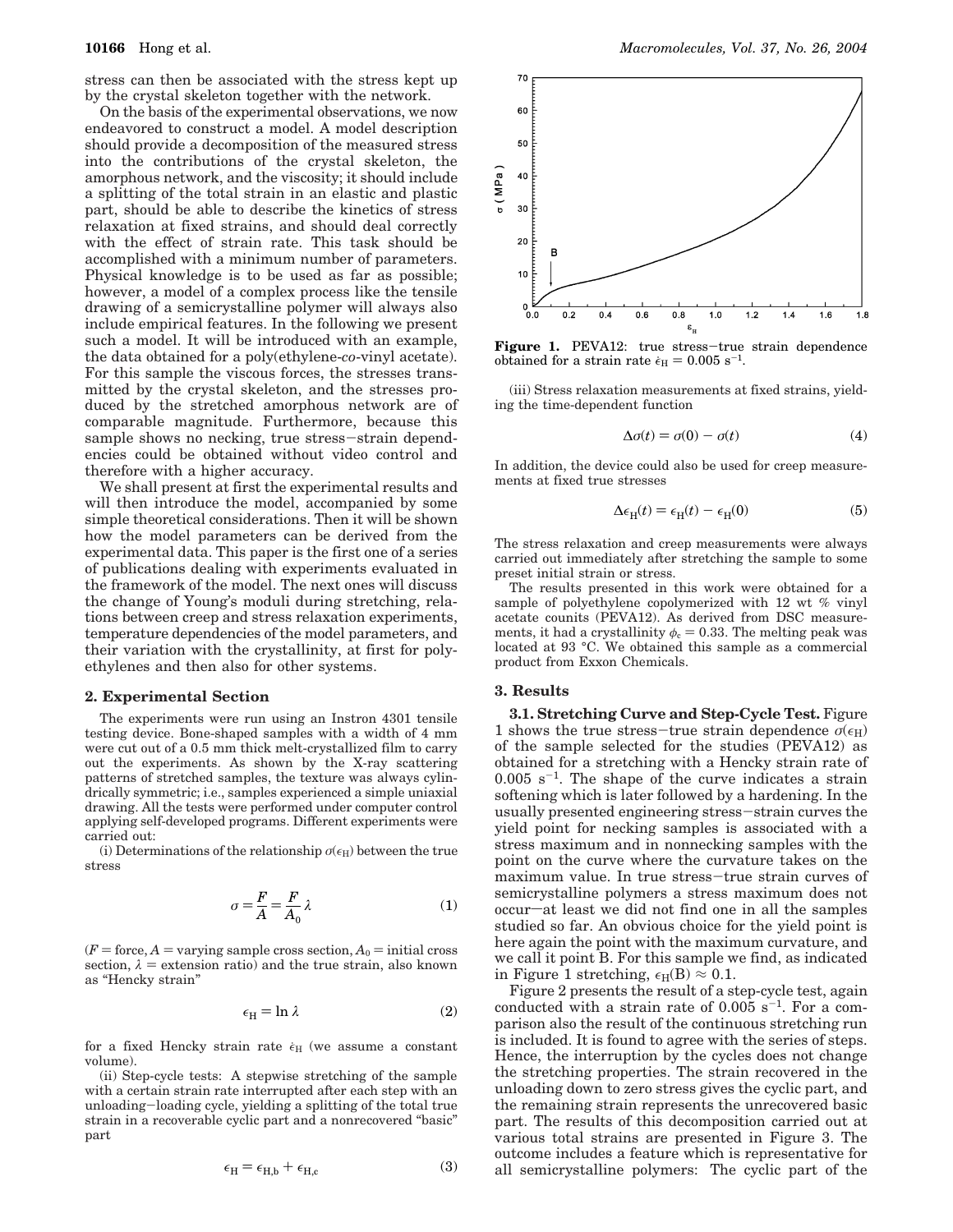

**Figure 2.** Step-cycle test carried out with a strain rate  $\epsilon_H$  =  $0.005$  s<sup>-1</sup>. Comparison with the stretching curve of Figure 1 (broken line).



**Figure 3.** Cyclic and basic part of the total strain as derived from step cycle tests like the one shown in Figure 2.

strain shows a maximum value at a plateau. This is reached at  $\epsilon_H \approx 0.6$  and continues up to  $\epsilon_H \approx 1.1$ . As mentioned in the Introduction, the begin of the plateau defines the critical point C, the end the critical point D, and the two points are associated with the onset of fibrillation processes and of chain disentangling, respectively.

A nonrecovered part of the strain exists already below the yield point as is shown by the inset in Figure 3. In fact, plastic flow sets in already at the very begin of the stretching and shows a break at a strain  $\epsilon_{\text{H}} = 0.04$ where we allocate the critical point A. Note that point B does not show up in the curve. Hence, the strain softening observed at B is *not* due to the onset of flow, as the term yield point would suggest.

**3.2. Stress Relaxation Measurements.** Figure 4 presents some examples of stress relaxation measurements. Samples were stretched with four different strain rates to  $\epsilon_H = 0.4$ . There they were kept fixed, and the decay of the stress was registered. The initial stresses vary due to the different initial strain ratesthe higher the strain rate, the higher they were-but as the curves show, finally all stresses become identical. There obviously exists a common relaxation curve, and only the starting points differ according to the initial strain rate.

A specific basic property of the curves becomes apparent in Figure 5, which shows the stress decay



**Figure 4.** Stress relaxation after a stretching with the indicated strain rates to  $\epsilon_{\text{H}} = 0.4$ .



**Figure 5.** Stress relaxation  $\Delta \sigma(t) = \sigma(0) - \sigma(t)$  after a stretching with three different strain rates to  $\epsilon_H = 0.4$ . Long time experiments which indicate that after an extended period of a stress decay obeying a log *t* law a final value is reached.

$$
\Delta \sigma(t) = \sigma(0) - \sigma(t)
$$

plotted vs log *t* for some stress relaxation curves. One finds that the decay obeys over a large time range a logarithmic law, ∆*σ* ∼ log *t*, and, in addition, that this range is finite. As it appears, a final value then is approached. Here this occurs after about  $10<sup>4</sup>$  s. Such a behavior is found for all strains. Figure 6 gives the relaxation curve after stretching a sample to  $\epsilon_{\text{H}} = 0.8$ , again demonstrating the logarithmic time dependence after a certain initial period and the approach of a quasistationary state at the end. Figure 7 shows, in addition, some experiments that were less extended in time, obtained at intermediate fixed strains demonstrating again the validity of a logarithmic time law.

The information content of the stress relaxation measurements is obvious: The final magnitude of stress relaxation,  $\Delta \sigma (\epsilon_H, t \rightarrow \infty)$ , represents the contribution of viscous forces to the measured stress. Consequently, a subtraction of  $\Delta \sigma(\epsilon_H, \infty)$  from  $\sigma(\epsilon_H)$  yields the true stress-true strain relationship which would be obtained in the limit  $\epsilon_H \rightarrow 0$  where all the viscous forces vanish. Figure 8 presents this "quasi-static" stress-strain dependence as derived from the stretching curve in Figure 1 and all conducted stress relaxation measurements. The open symbols represent an estimate of the quasi-static stress-strain relationship obtained by a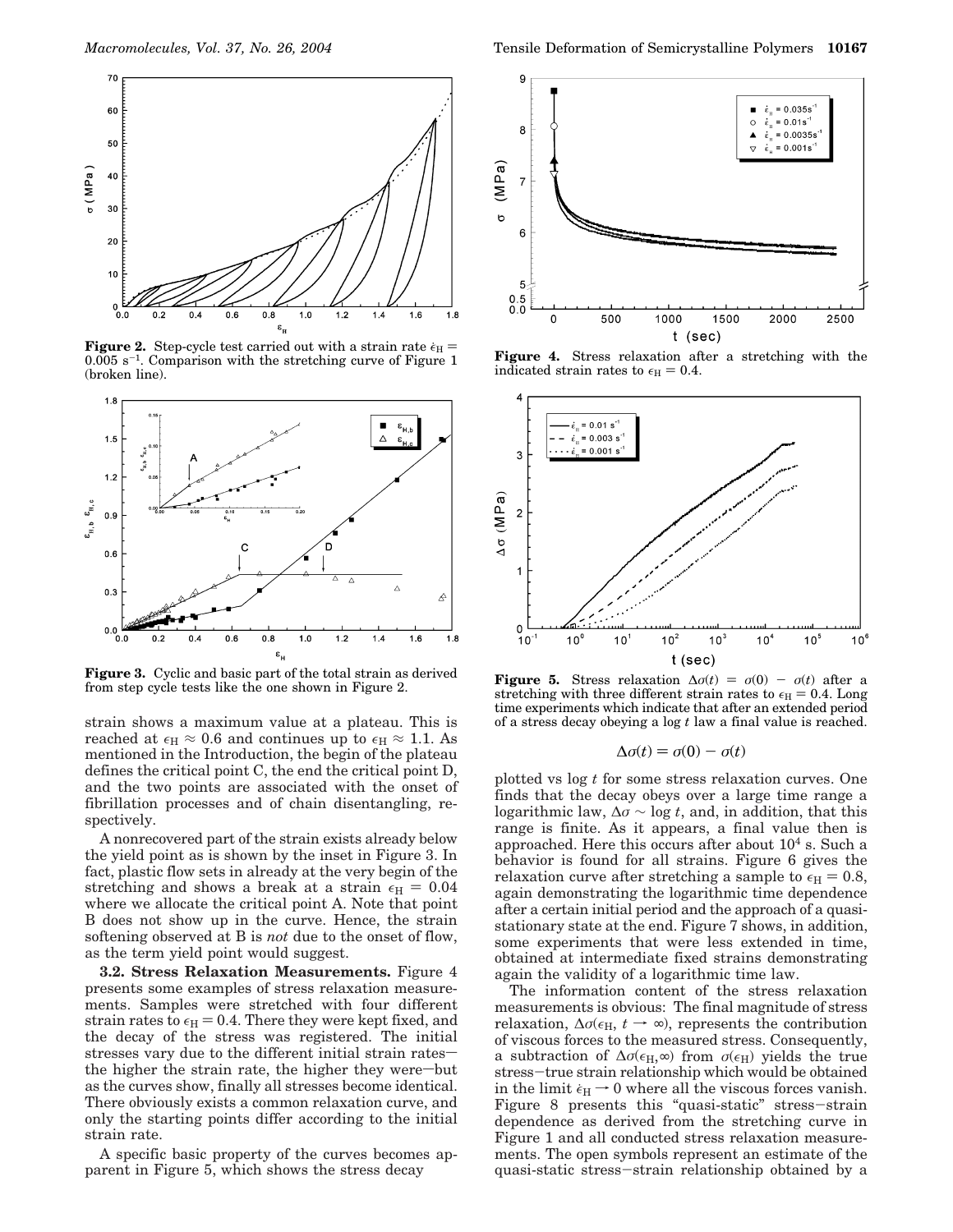

**Figure 6.** Stress relaxation after a stretching with  $\epsilon_H = 0.001$  $s^{-1}$  to  $\epsilon_H = 0.8$  followed over a long time until a quasistationary state is reached.



**Figure 7.** Stress relaxation  $\Delta \sigma(t)$  after a stretching with  $\epsilon_H$  $= 0.005$  s<sup>-1</sup> to the given initial strains.



**Figure 8.** Stress-strain curve for  $\epsilon_H = 0.005 \text{ s}^{-1}$ , stresses measured at various fixed strains after a relaxation time of 2500 s (open squares) and quasi-static stress-strain dependence as obtained by an extrapolation of the relaxation curves to infinite times (filled squares).

subtraction of the magnitude of stress decay after 2500 s. The filled symbols were obtained by an extrapolation of relaxation curves on the basis of a theoretical equation which will be introduced later.

Stress relaxation measurements can not only be carried out beginning at some point on the stretching



**Figure 9.** Cycles carried out with a strain rate  $\epsilon_{\text{H}} = 0.005$  $s^{-1}$  after a stretching to  $\epsilon_H = 0.4, 0.8,$  and 1.2. The broken lines connect the relaxed stresses obtained at a series of points. They represent the respective purely elastic stress-strain relationships associated with the zero strain rate limit.

curve but also starting at any point on one of the cycles in the step-cycle tests. Figure 9 provides some examples. The filled symbols give the stresses which were measured after a constant relaxation time of 2500 s, where a quasi-stationary state was practically reached. Note that now stresses not always decrease but, during unloading, a stress can also increase. The broken line connects all the stresses reached after relaxations. It therefore shows again the behavior in the zero strain rate limit and thus represents the true elasticity nonaffected by viscous forces of a sample drawn to a certain strain. Importantly, for  $\sigma = 0$  there remains also in the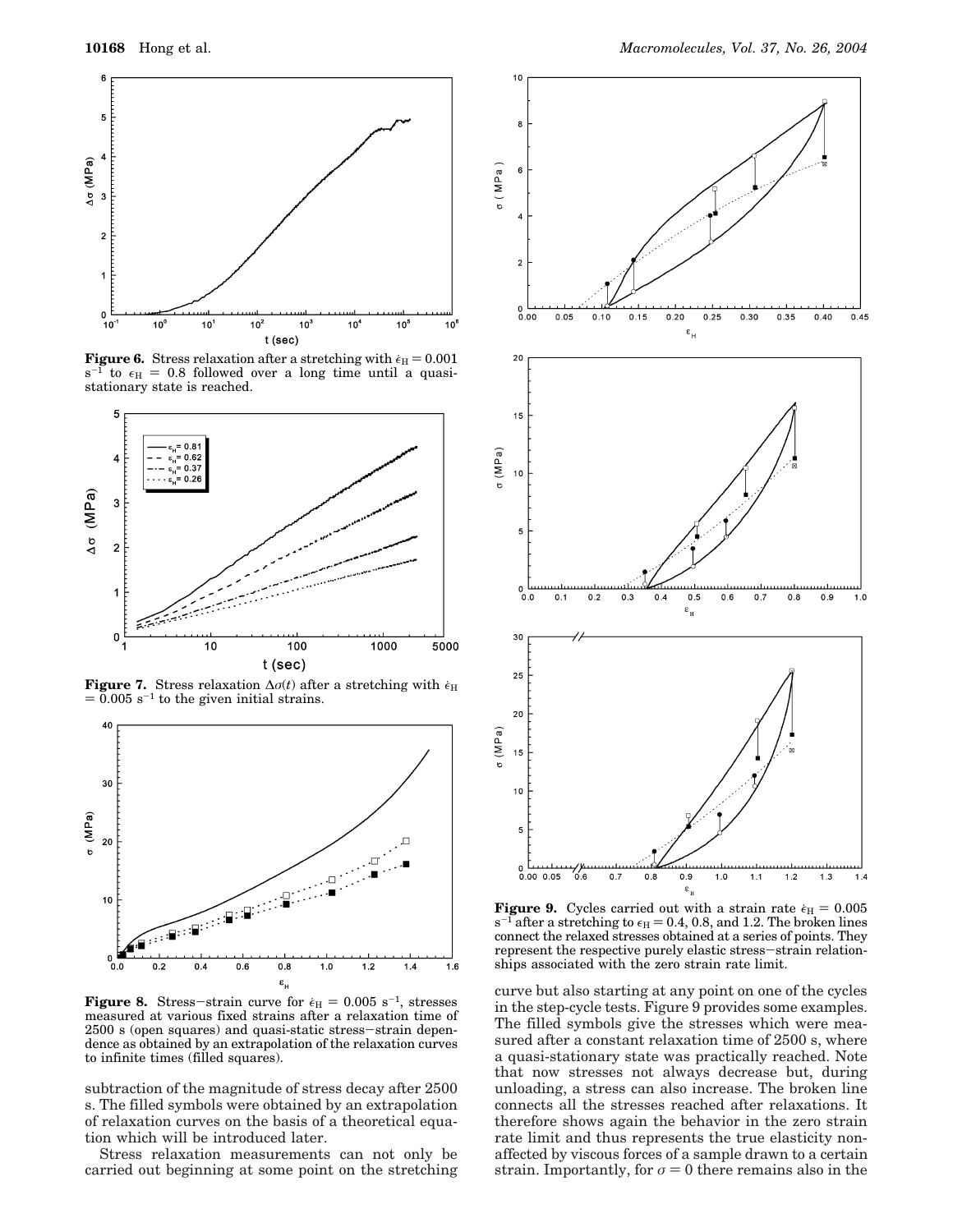

**Figure 10.** Determination of the plastic strain after a stretching to  $\epsilon_H = 0.8$ , achieved by repeated unloading steps after the repeated spontaneous stress increases. The broken line is identical with that shown in Figure 9, representing the elastic stress-strain relationship.



**Figure 11.** Plastic (squares) and elastic (triangles) parts of the total strain in the zero strain rate limit in a comparison with the basic and cyclic part derived from the step-cycle test in Figure 2 as given in Figure 3 (broken line).

quasi-static limit a finite strain which is a truly irreversible "plastic strain". Figure 10 depicts a measurement which is focused on a determination of this plastic strain only: It shows a succession of unloading steps carried out after repeated spontaneous stress rises. As the figure shows, finally an equilibrium is reached. Figure 11 now presents the results of the decomposition of the total strain in the plastic and the elastic component, in a comparison with Figure 3, i.e., the decomposition following from a step-cycle test. The basic strain  $\epsilon_{H,b}$  is always somewhat larger than the final plastic strain  $\epsilon_{H,p}$  which would be found in the absence of viscous forces. However, the difference is not too large. As can also be noted the locations of the critical strains  $\epsilon_H(C)$  and  $\epsilon_H(D)$  are invariant.

## **4. A Three-Component Model**

There is a main finding in the relaxation measurements: Imposing a certain strain on a sample by stretching it with any chosen strain rate to that point and then letting the stress relax will finally lead into a quasi-stationary state. This is first indicated by the stress relaxation curves with a finite log *t* range observed along the stretching curve and then shown clearly by the systematic stress increases and decays

defining together a limiting curve observed along the unloading and reloading parts of the cycles. This state is apparently well-defined, in two respects: (i) for a given imposed strain there results a certain final stress and vice versa, and (ii) the imposed strain has always an irreversible plastic part and a reversible elastic part

$$
\epsilon_{\rm H} = \epsilon_{\rm H,p} + \epsilon_{\rm H,e} \tag{6}
$$

For the sample under study the two relations are depicted in Figures 8 and 11, respectively. With an increase of the imposed strain the quasi-stationary value of the stress increases as well. At first also both the plastic strain  $\epsilon_{H,p}$  and the elastic strain  $\epsilon_{H,e}$  increase, but then, at larger strains, the elastic strain reaches a maximum.

The stress measured in the quasi-stationary state arises—in the absence of viscous forces—from the two structural components in the sample, the network of entangled fluid sequences, and the skeleton of coupled crystal blocks. A stretched network produces a predictable force; the stress transmitted by the crystal skeleton, however, is of peculiar nature. In principle, a block sliding could lead to a complete decay of the force acting within the skeleton, but this is not observed. Therefore, the skeleton of blocks certainly does not resemble a purely viscous system. It cannot be treated like an ideal elasto-plastic body either. Such a system would remain purely elastic until a certain yield point, where a permanent flow at a constant stress would set in. The observations on semicrystalline polymers are different. There exists a plastic flow from the very beginning, down to smallest strains and stresses, and even more important, this flow is limited and remains finite at every imposed strain or applied stress. Hence, the crystal skeleton apparently shows a behavior which can be addressed as "finite plasticity". This plasticity arises together with an elasticity which is rather high and finds its expression in the elastic strain  $\epsilon_{\text{H,e}}$ .

What could be the background of this behavior? Generally speaking, the plastic deformation remains finite because the sample hardens during the flow, in a manner, which finally brings the flow processes to an end. Indeed, a continuous hardening during plastic flow is a common assumption in constitutive equation theories dealing with the compression of amorphous polymers (see, e.g., ref 10) or in Andrade's equation describing the creep of metals (compare, e.g., ref 11). Our suggestion, to introduce for semicrystalline polymers the notion of a quasi-stationary state with a permanent, nonvanishing stress which becomes established for each imposed strain after a sufficiently long time, goes a step further. In metals the hardening originates from stabilizing interactions between dislocations, whereas in semicrystalline polymers it is related to structural changes. These are partly reversible-those which accompany the unloading-reloading in the cycles-and partly quasi-permanent-those which remain at the end of the experiment shown in Figure 10. A comparison can also be drawn to a quite different field, namely ferromagnetism. Applying an external magnetic field *H* to an initially nonmagnetic sample produces a magnetization *M*. This happens from the beginning both, in irreversible manner by a shifting of Bloch walls, and reversibly, by a rotation of the magnetization within single Weiss domains. The analogy, with correspondencies  $H/\sigma$  and  $M/\epsilon_H$ , is obvious; the Bloch wall movements correspond to the irreversible structure changes. Maybe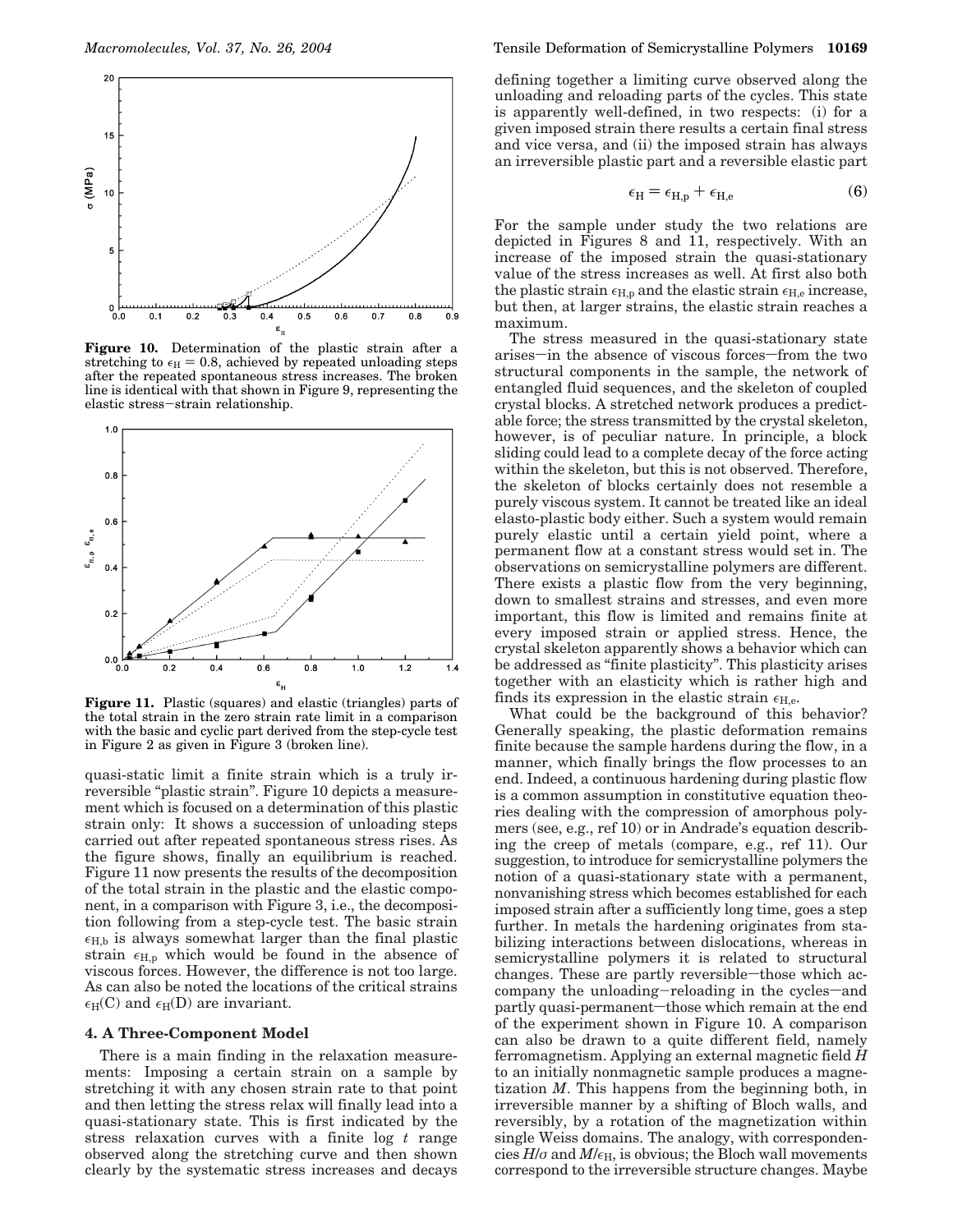

**Figure 12.** A three-component model treating the tensile deformation properties of semicrystalline polymers.

in the future a more microscopic understanding can be gained and a constitutive equation developed, but at present, one better accepts the behavior as being given and describes it by empirical means. Therefore, the novel step in the proposed treatment is presently just the assumption, suggested by the experiments, of the existence of a certain finite plasticity leading into a quasi-stationary state.

A comment can be given with regard to the plateau observed for the elasticity. For strains above  $\epsilon_H(C)$  a further elongation of the crystal skeleton is achieved by a morphological transition, namely the transformation of blocks into fibrils. This can indeed occur at a constant or only slowly increasing stress, in some sense comparable to a shear induced crystal-crystal transition.

A model constructed to treat tensile deformation of semicrystalline polymers must include the peculiar properties of the crystal skeleton as a core feature. The model which we propose is depicted in Figure 12, and the branch at the bottom deals with the stress  $\sigma_c$ transmitted by the crystal blocks. Corresponding to the elastic and plastic part of the deformation it is built up from two elements with properties as defined by the empirical relations  $\epsilon_{H,e}(\epsilon_H)$ ,  $\epsilon_{H,p}(\epsilon_H)$ , and  $\sigma_e(\epsilon_H)$ . The model includes, in addition to the crystal related branch, two more components. The second branch, drawn in the center, represents the stress  $\sigma_n$  arising from the network of entangled amorphous chains. We treat the network like an ideal rubber and thus characterize it by a certain shear modulus *G*. Different from polymer melts where the chain disentangling by reptative motions can lead to a stress decay in compressed samples (as treated, e.g., in a model by Bergstrom and Boyce<sup>12</sup>), entanglements cannot be removed in a strained semicrystalline polymer. The third, upper, relaxing stress branch relates to the stress  $\sigma_{\rm r}$  which arises from the viscous forces in the sample. These forces show up when the sample is stretched with a finite strain rate  $\epsilon_H$ . This component is meant to globally account for all the forces that originate from motions within both the crystalline and the amorphous parts of a semicrystalline sample.

That the three components are set to work in parallel manner is a choice suggested by the experimental observations. The existence of invariant critical strains rather than constant critical stresses speaks in favor of an essentially homogeneous strain in the sample. Indeed, this choice is not unusual looking at the setup of other models. In models dealing with the compression of amorphous polymers just above  $T_g$  developed by Boyce et al.<sup>10</sup> or Buckley and Jones<sup>13</sup> viscous forces and

the network stress are also chosen to act in parallel fashion.

There is a further suggestion from the experiments, one which relates to the description of the viscous component in the relaxing stress branch. Stresses measured in stretching tests generally increase with a rising strain rate, but according to the relation

$$
\sigma_{\rm r} \sim \ln \dot{\epsilon}_{\rm H} \tag{7}
$$

rather than in the way of a Newtonian liquid

$$
\sigma_{\rm r} \sim \dot{\epsilon}_{\rm H} \tag{8}
$$

This suggests to describe the viscous force—as many other authors did (e.g., Argon,<sup>14</sup> Boyce et al.,<sup>10</sup> Tervoort and Govaert<sup>15,16</sup>)-by the Eyring law of viscosities

$$
\frac{\sigma_r}{\sigma_0} = \operatorname{asinh} \frac{\dot{\epsilon}_H}{\dot{\epsilon}_0} \tag{9}
$$

In the limit  $\epsilon_H \rightarrow 0$  the Eyring law becomes identical with the Newton law, with

$$
\sigma_{\rm r} \approx \frac{\sigma_0}{\dot{\epsilon}_0} \dot{\epsilon}_{\rm H} \tag{10}
$$

The Eyring law of viscosity uses two parameters: the reference stress  $\sigma_0$  and the reference strain rate  $\dot{\epsilon}_0$ , rather than one viscosity coefficient  $\eta_0$  only.  $\eta_0$ ,  $\sigma_0$ , and  $\dot{\epsilon}_0$  are related by

$$
\frac{\sigma_0}{\dot{\epsilon}_0} = \eta_0 \tag{11}
$$

We include in the relaxing stress part also an elastic element, with a Young's modulus *E*r. In fact, with this choice it is possible to well reproduce the measured relaxation curves.

## **5. Adjustment of the Model to the Experiments**

**5.1. Stress Relaxation Kinetics.** Stress relaxation, taking place at a constant imposed strain, affects in the proposed model only the upper branch. It is possible to treat this kinetics analytically and derive an explicit expression. Since we deal here with uniaxial extensions only, we can choose a simple scalar notation.

The total strain of the branch dealing with the relaxing stress is set up of two parts representing an elastic strain (modulus *E*r) and a viscous deformation (with Eyring parameters  $\sigma_0$  and  $\dot{\epsilon}_0$ ). We therefore write

$$
\dot{\epsilon}_{\rm H} = \frac{\dot{\sigma}_{\rm r}}{E_{\rm r}} + \dot{\epsilon}_0 \sinh\left(\frac{\sigma_{\rm r}}{\sigma_0}\right) = 0 \tag{12}
$$

or

$$
\frac{\mathrm{d}}{\mathrm{d}t} \frac{\sigma_{\rm r}}{\sigma_0} = -\frac{1}{\tau_{\rm r}} \sinh \left( \frac{\sigma_{\rm r}}{\sigma_0} \right) \tag{13}
$$

with

$$
\tau_{\rm r}^{-1} = \frac{\dot{\epsilon}_0 E_{\rm r}}{\sigma_0} = \frac{E_{\rm r}}{\eta_0} \tag{14}
$$

*τ*<sup>r</sup> denotes the relaxation time which would be found in the Newtonian limit of very low stresses  $\sigma_r$ . This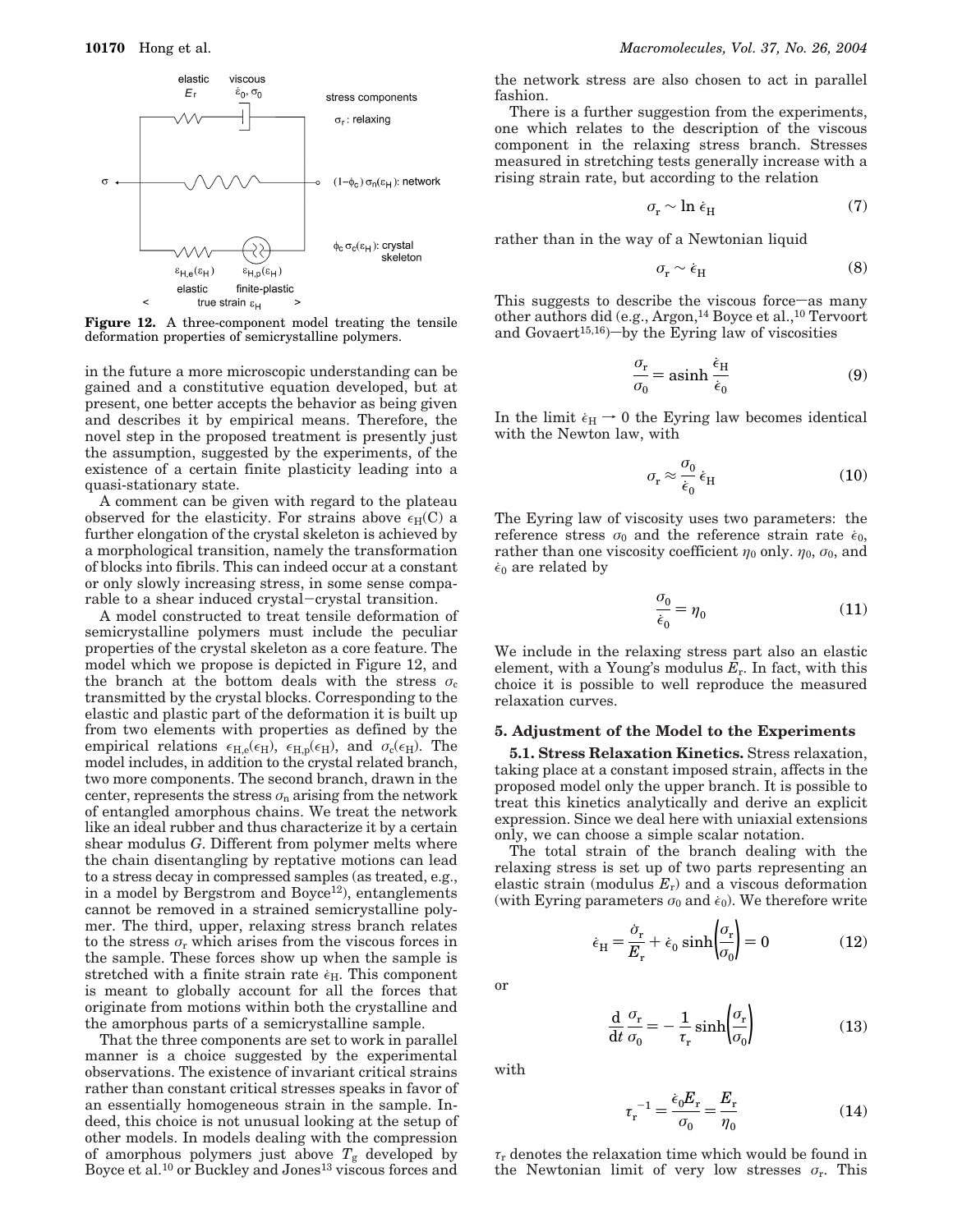

**Figure 13.** Stress relaxation curves from Figure 5 in comparison with model calculations ( $\tau_r = 1.6 \times 10^4$  s,  $\sigma_0 = 0.29$  $MPa, \Delta \sigma_r (\infty) = 2.5, 2.9, \text{ and } 3.35 \text{ MPa}.$ 

differential equation can be solved straightforwardly after a separation of the variables  $\sigma_r/\sigma_0$  and  $t/\tau_r$ . The result is

$$
\frac{\sigma_r(t)}{\sigma_0} = 2 \text{ atanh}\left[\tanh\left(\frac{\sigma_r(0)}{2\sigma_0}\right) \exp\left(-\frac{t}{\tau_r}\right)\right] \quad (15)
$$

Using

atanh 
$$
x = \frac{1}{2} \ln \left( \frac{1+x}{1-x} \right)
$$
  $(|x| < 1)$  (16)

for times in the range

$$
\frac{t}{\tau_{\rm r}} \ll 1\tag{17}
$$

shows that eq 15 can be approximated by

$$
\frac{\sigma_r(t)}{\sigma_0} \approx \ln\left(\frac{t}{\tau_r}\right) + \text{const} \tag{18}
$$

It is exactly this dependence which we have found experimentally, as is shown in Figures  $5-7$ . The slopes in these figures, which are accurately determined, yield the value of the reference stress  $\sigma_0$ . The variation of the slopes indicates a variation of this parameter with the imposed strain. The experimental curve representing the stress decay  $\Delta \sigma$  is given in the model by

$$
\Delta \sigma = \sigma(0) - \sigma(t) = \sigma_{\rm r}(0) - \sigma_{\rm r}(t) \tag{19}
$$

$$
\Delta \sigma = \sigma_{\rm r}(0) - 2\sigma_0 \operatorname{atanh}\left[\tanh\!\left(\frac{\sigma_{\rm r}(0)}{2\sigma_0}\right) \exp\!\left(-\frac{t}{\tau_{\rm r}}\right)\right] \tag{20}
$$

Fitting the experimental data by this expression yields the three parameters  $\sigma_0$ ,  $\tau_r$ , and  $\sigma_r(0)$ . Such fits were carried out for various values of the imposed strain and are shown, referring to the curves previously presented in Figures 13-15. The data representation looks satisfactory; the values derived from the fits are always given in the corresponding legends. As a comparison of the fits in Figures 13 and 14 shows, there is no change in the relaxation time  $\tau_r$ ; results suggest to choose as a unique value for all strains,  $\tau_r = 1.6 \times 10^4$  s. The reference stress  $\sigma_0$  and the total amount of stress



**Figure 14.** Stress relaxation curve from Figure 6 in a comparison with model calculations ( $\tau_r = 1.6 \times 10^4$  s,  $\sigma_0 = 0.55$ ) MPa,  $\Delta \sigma_r(\infty) = 4.8 \text{ MPa}$ .



**Figure 15.** Curves from Figure 7 in a comparison with model calculations ( $\tau_r = 1.6 \times 10^4$  s,  $\sigma_0 = 0.22, 0.28, 0.40,$  and 0.56  $MPa, \Delta \sigma_r(\infty) = 2.3, 3.0, 4.2, \text{ and } 5.7 \text{ MPa}.$ 

relaxation, given by  $\sigma_r(0)$ , obviously increase with rising strain. The values  $\sigma_0$  derived from the slopes are shown in Figure 16. Interesting to note in this dependence the critical strains at locations A, B, and C show up again. To represent the observed dependence, we just choose a stepwise linear function, with the first line going from the origin to the value of  $\sigma_0$  at point A, followed by a line going to  $\sigma_0$  at B, a further one continuing to point C, and a final line with a slope according to the experiment. Looking at the data given in the legends also indicates that for the total amount of stress relaxation,  $\Delta \sigma(\infty)$ , a proportionality to  $\sigma_0$  holds

$$
\sigma_{\rm r}(0) = \Delta \sigma(\infty) \sim \sigma_0 \tag{21}
$$

The values  $\Delta \sigma (\infty)$  can now be used to derive the quasistatic stress-strain relationship from a stress-strain curve measured at some finite strain rate. The filled symbols presented in Figure 8 were obtained in this manner.

**5.2. Stress Contributions from the Amorphous Network and the Crystal Skeleton.** The model describes the quasi-static stress-strain relationship as originating from two contributions, given by the amorphous network, with a stress( $1 - \phi_c$ ) $\sigma_n$ , and the crystal skeleton, with the stress  $\phi_{c}\sigma_{c}$ . A separation of the two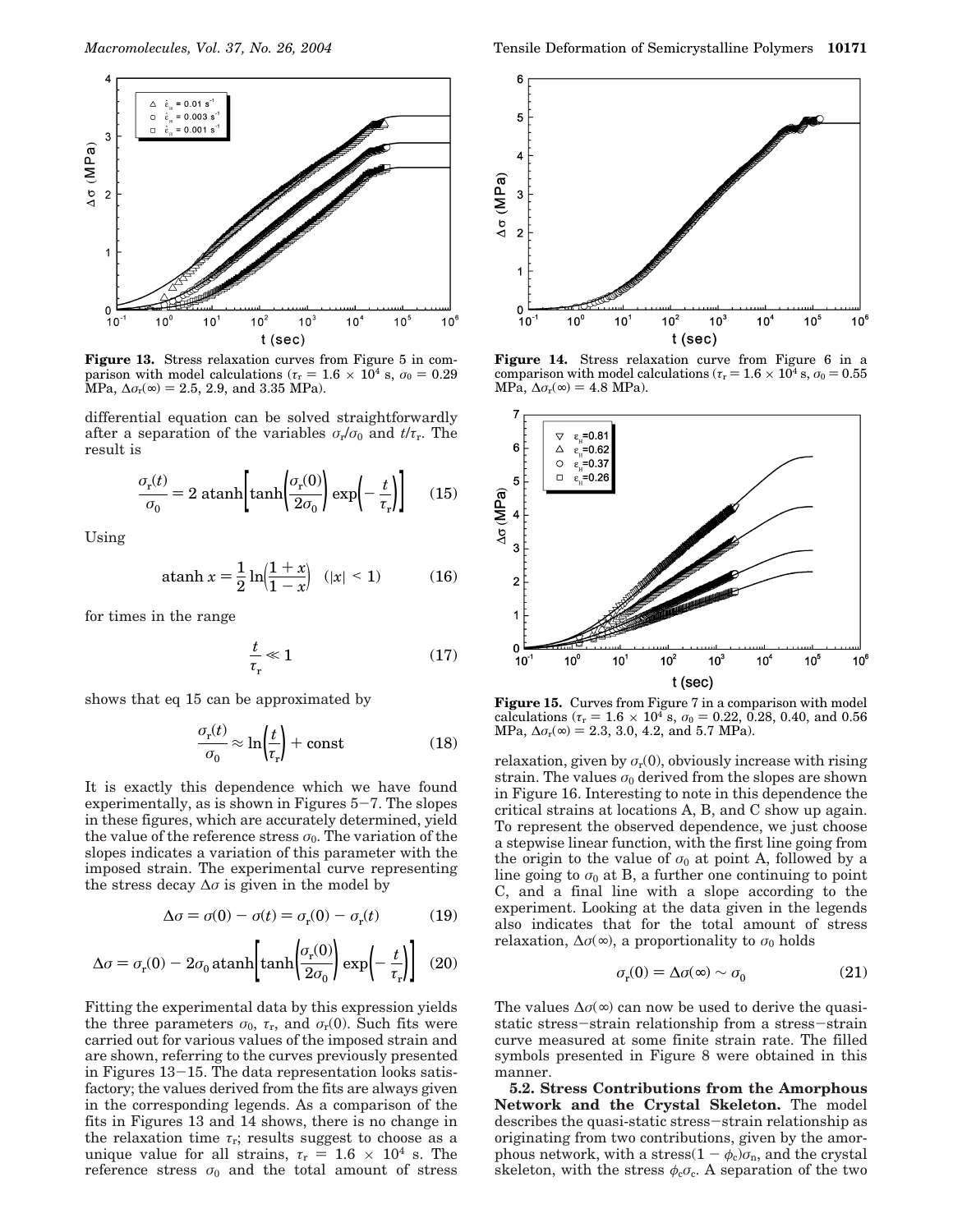

**Figure 16.** Variation of the reference stress  $\sigma_0$  with the imposed strain as derived from the slopes of the stress relaxation curves in Figure 7.  $\sigma_0$  controls the magnitude of stress relaxation. The dependence can be described by a series of lines beginning at the origin with changes at the critical strains A ( $\epsilon_H = 0.04$ ,  $\sigma_0 = 0.11$ ), B ( $\epsilon_H = 0.10$ ,  $\sigma_0 = 0.16$ ), and C ( $\epsilon_{\text{H}}$  = 0.6,  $\sigma_0$  = 0.40).



**Figure 17.** Quasi-static stress-strain dependence shown in<br>Figure 8 presented in a plot of *a* vs  $\lambda^2 - 1/\lambda$ . The broken line Figure 8 presented in a plot of  $\sigma$  vs  $\lambda^2 = 1/\lambda$ . The broken line represents a Gaussian network with  $G = 1.3$  MPa. represents a Gaussian network with  $G = 1.3$  MPa.

contributions becomes possible considering that in the limit of high strains the network force becomes dominant. We, therefore, plot as suggested long ago by Haward and Thackray<sup>17</sup> the total quasi-static stress

$$
\phi_{\rm c}\sigma_{\rm c} + (1 - \phi_{\rm c})\sigma_{\rm n}
$$
 ( $\phi_{\rm c}$  denotes the crystallinity)

versus  $\lambda^2 - 1/\lambda$ , the measure of strain to be used for an ideal rubber. Figure 17 presents such a plot. The straight line showing up in the asymptotic limit confirms that the assumed dominance of rubber elastic forces at high strains is indeed given. The slope of this line yields the shear modulus of the Gaussian network:

$$
(1 - \phi_c)\sigma_n = (1 - \phi_c)G(\lambda^2 - 1/\lambda)
$$
 (22)

The value obtained for this sample is  $G = 1.3$  MPa. This agrees with values given in the literature for the shear modulus of polyethylene, as it follows from either the elastic plateau in the melt determined by dynamic measurements or stress-strain measurements on samples with near-to-zero crystallinity.<sup>18</sup>

The agreement implies that the stress  $\sigma_c$  which is transmitted by the crystal skeleton approaches for high



**Figure 18.** Quasi-static stress-strain curve associated with the crystal skeleton, as obtained from the curve in Figure 17 after subtraction of the network stress. Representation by a series of lines with changes at the critical strains A, B, and C.

strains a constant value.  $\sigma_c(\epsilon_H)$  is obtained by a subtraction of the network stress from the total static value, and the result is shown in Figure 18. Interesting to note,  $\sigma_c$  reaches the plateau value at point C after an initial increase. This again indicates that the limitation of the elasticity of drawn samples originates from the crystal skeleton only.

**5.3. Three-Component Representation of the Stretching Curve.** So far we have determined the model parameters related to the stresses contributed by the crystal skeleton and the amorphous network and also two of the three parameters which are included in the relaxing stress component, namely, the straindependent reference stress  $\sigma_0(\epsilon_H)$  and the constant final relaxation time  $\tau_r = \eta_0 / E_r$ . There remains only one parameter,  $E_r$  or  $\eta_0$ , to be determined. This can be achieved by a final adjustment which should lead to an agreement of the model with the measured stressstrain curve. Given the common development of the strain in all three components of the model and referring to the relaxing stress branch, we write for the strain rate

$$
\dot{\epsilon}_{\rm H} = \frac{\dot{\sigma}_{\rm r}}{E_{\rm r}} + \dot{\epsilon}_0 \sinh\left(\frac{\sigma_{\rm r}}{\sigma_0}\right) \tag{23}
$$

$$
\dot{\epsilon}_{\rm H} = \frac{d\sigma_{\rm r}}{d\epsilon_{\rm H}} \frac{\dot{\epsilon}_{\rm H}}{E_{\rm r}} + \dot{\epsilon}_{0} \sinh\left(\frac{\sigma_{\rm r}}{\sigma_{0}}\right)
$$
 (24)

Rewriting of the equation yields

$$
\frac{d\sigma_r}{d\epsilon_H} = E_r - \frac{\dot{\epsilon}_0 E_r}{\dot{\epsilon}_H} \sinh\left(\frac{\sigma_r}{\sigma_0(\epsilon_H)}\right) =
$$

$$
E_r - \frac{\sigma_0(\epsilon_H)}{\tau_r \dot{\epsilon}_H} \sinh\left(\frac{\sigma_r}{\sigma_0(\epsilon_H)}\right) (25)
$$

Since

 $\tau_r = \eta_0/E_r$ 

is strain-independent, both the viscosity coefficient  $\eta_0$ and the modulus *E*<sup>r</sup> will also have constant values. Because of the strain dependence of  $\sigma_0$ , this differential equation for  $\sigma_r$  cannot be evaluated analytically but in an easy straightforward way by numerical means. One